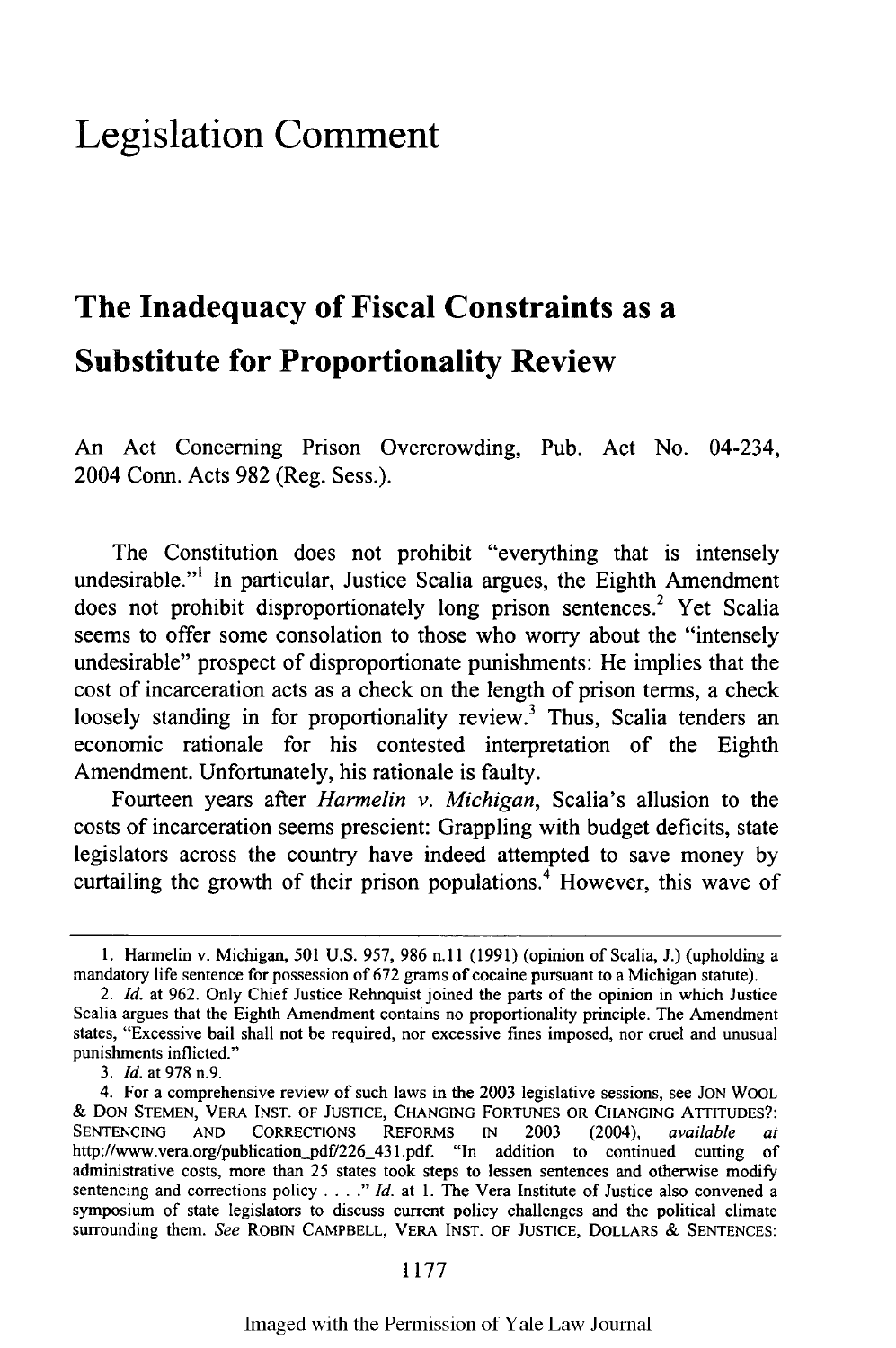legislation does not support Scalia's further suggestion that the costs of imprisonment should allay concern about disproportionate sentences.<sup>5</sup> This Comment examines one typical response to rising prison costs, Connecticut's Act Concerning Prison Overcrowding.6 The Act trimmed small amounts of time served for a large number of incarcerated people, without altering the statutory penalty for any particular crime. Such laws are common because they quickly reduce corrections costs without making legislators appear "soft on crime." But, written to control the aggregate time served in states' prisons, they neither purport to address nor in effect do significantly alter the proportionality of individual sentences. Thus, although Scalia correctly posited the existence of fiscal limits to incarceration, he erred in asserting that fiscal considerations might obviate the need for proportionality review.

This Comment does not attempt to resolve the debate among legal historians about the existence of a proportionality principle in the Cruel and Unusual Punishments Clause. But it does refute the hypothetical rationalization Scalia offers to support his interpretation of the Founders' intent over that of the dissenters. Part I sets forth the relevant portion of Scalia's argument in *Harmelin.* Part II discusses the Connecticut Act, a representative example of states' attempts to reduce prison costs. Part III debunks Scalia's reasoning in *Harmelin* and concludes that fiscal checks are not a substitute for proportionality review.

**I**

Justice Scalia proposes in *Harmelin* that the cost of incarceration relieves the judiciary from scrutinizing the proportionality of prison sentences. Part of his argument is that the difference in adjectives among the *Excessive* Fines, *Excessive* Bail, and *Cruel and Unusual* Punishments Clauses signifies that while excessive fines and bail are barred, excessive punishments are not; the Framers "chose, for whatever reason, not to include within [the Eighth Amendment] the guarantee against disproportionate sentences that some State Constitutions contained."7 The

**LEGISLATORS'** VIEWS **ON PRISONS, PUNISHMENT, AND** THE **BUDGET CRISIS** (2003), *available at* http://www.vera.org/publication\_pdf/204\_398.pdf.

<sup>5.</sup> This Comment leaves aside federal sentencing laws, in part because the budgetary considerations at the federal level are so different from those of the states.

<sup>6.</sup> An Act Concerning Prison Overcrowding, Pub. Act No. 04-234, 2004 Conn. Acts 982 (Reg. Sess.).

*<sup>7.</sup> Harmelin,* 501 U.S. at 985. The central contention of Justice Scalia's opinion, which Chief Justice Rehnquist joined and with which Justice Thomas has since voiced his agreement, *see* Ewing v. California, 538 U.S. 11, 32 (2003) (Thomas, J., concurring), is that the Clause does not bar excessively long prison sentences because, although such sentences may be cruel, imprisonment is not an unusual punishment per se, *see Harmelin,* 501 U.S. at 967. After arguing that the Framers did not intend that the Amendment should encompass a proportionality principle,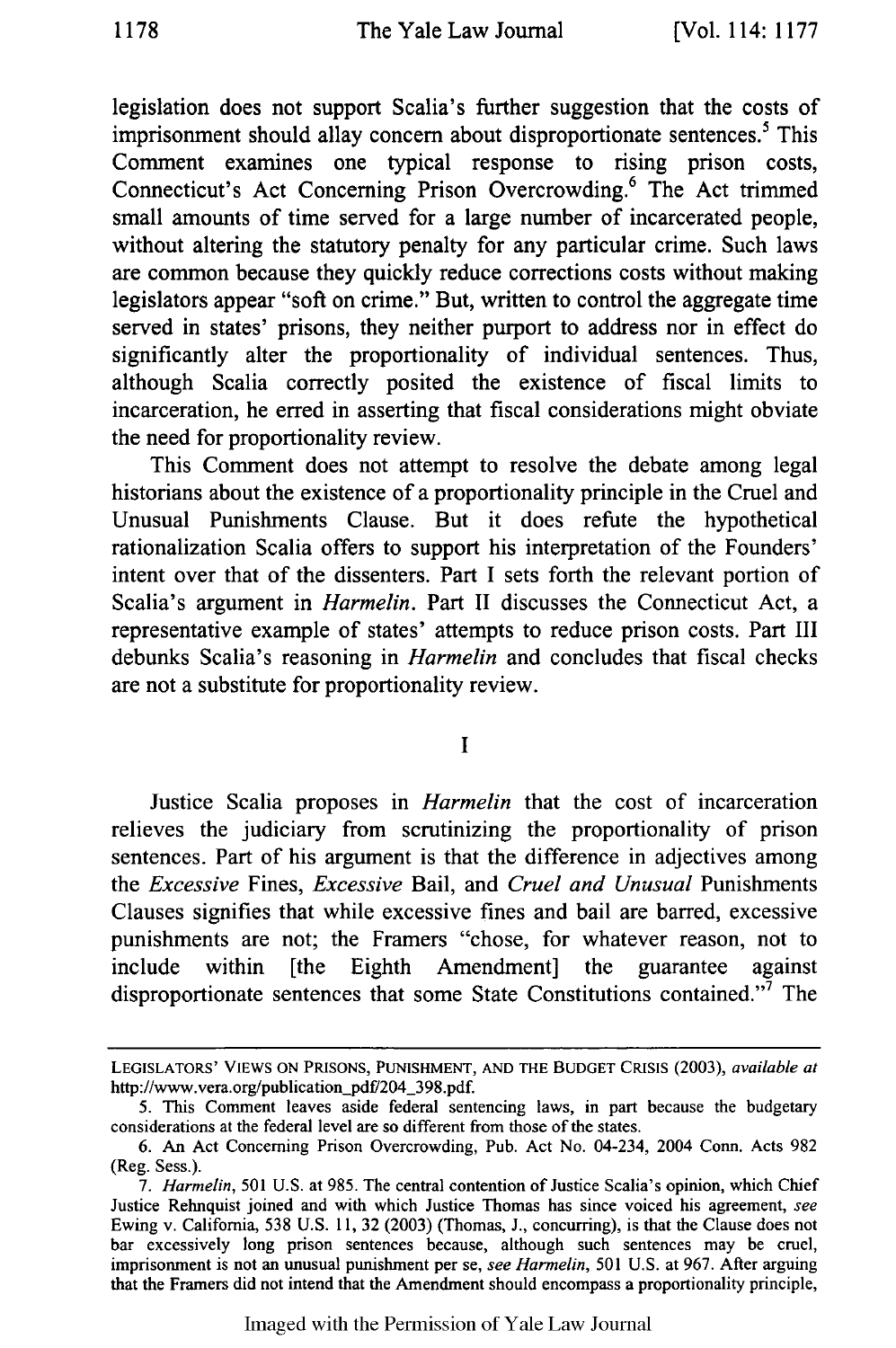scant legislative history of the Amendment<sup>8</sup> is silent on this "choice," and Scalia delves extensively into the history of the equivalent provision in the English Declaration of Rights to make his argument.<sup> $\hat{9}$ </sup> However, he acknowledges that some historians, cited by the dissenters,<sup>10</sup> disagree with his interpretation that both the English and American provisions exclude a proportionality principle for prison sentences.<sup>11</sup>

In the context of seeking "the most plausible meaning"<sup>12</sup> from this conflicted history, Scalia posits a reason of his own for why the Founders might have intentionally excluded a proportionality principle from the Cruel and Unusual Punishments Clause. He asks rhetorically, "[W]hy would any rational person be careful to forbid the disproportionality of fines but provide no protection against the disproportionality of more severe punishments?"<sup>13</sup> His response: "Imprisonment, corporal punishment, and even capital punishment cost a State money; fines are a source of revenue. As we have recognized in the context of other constitutional provisions, it makes sense to scrutinize governmental action more closely when the State stands to benefit."<sup>14</sup> Note the illogical gap between Scalia's common-sense notion and the use to which he puts it: Courts should scrutinize the government "more closely when the State stands to benefit"; therefore, it "makes sense" to give *no scrutiny* to the length of prison sentences. Although this reasoning is not crucial to Scalia's argument against proportionality review, it is his only explanation for why the Framers might rationally have chosen to impose a proportionality requirement for bail and fines, but not for punishments.

The idea that courts should scrutinize the government more closely when it stands to gain financially evidently appeals to jurists. Justices

*id.* at 966-85, Scalia asserts that "proportionality does not lend itself" to an analysis using "relatively clear historical guidelines and accepted practices that enable judges to determine" which sentences are proportionate, *id.* at 985 (emphasis omitted). In contrast, Justices O'Connor, Kennedy, and Souter, concurring in the judgment, crafted from the Court's precedents a test to strike down "extreme sentences that are grossly disproportionate to the crime," *id.* at 1001 (Kennedy, J., concurring) (internal quotation marks omitted), but did not find Harmelin's to be such a sentence, *id.* at 1001-05.

*<sup>8.</sup> See Harmelin,* 501 U.S. at 979 (opinion of Scalia, J.). There are only two short comments in the congressional record. Legislators objected, first, ironically, that the Amendment's language was "too indefinite" and, second, that although the Amendment "seems to express a great deal of humanity," it "seems to have no meaning in it" because "we ought not to be restrained from making necessary laws" until such time as "a more lenient mode of correcting vice and deterring others from the commission of it could be invented." **I** ANNALS OF CONG. 754 (Joseph Gales, Sr. ed., 1789). It was nevertheless "agreed to by a considerable majority." *Id.*

<sup>9.</sup> The Amendment's language and syntax come from the English Declaration of Rights of 1689. *See Harmelin,* 501 U.S. at 966. Scalia also draws on the state ratifying conventions, state constitutions, and early judicial decisions. *Id.* at 979-85.

<sup>10.</sup> *Id.* at 1010, 1011 **n.I** (White, J., dissenting).

*<sup>11.</sup> Id.* at 974-75, 981 (opinion of Scalia, J.).

<sup>12.</sup> *Id.* at 977 n.6.

<sup>13.</sup> *Id.* at 978 n.9 (paraphrasing Justice White's dissent).

<sup>14.</sup> *Id.* at 979 n.9.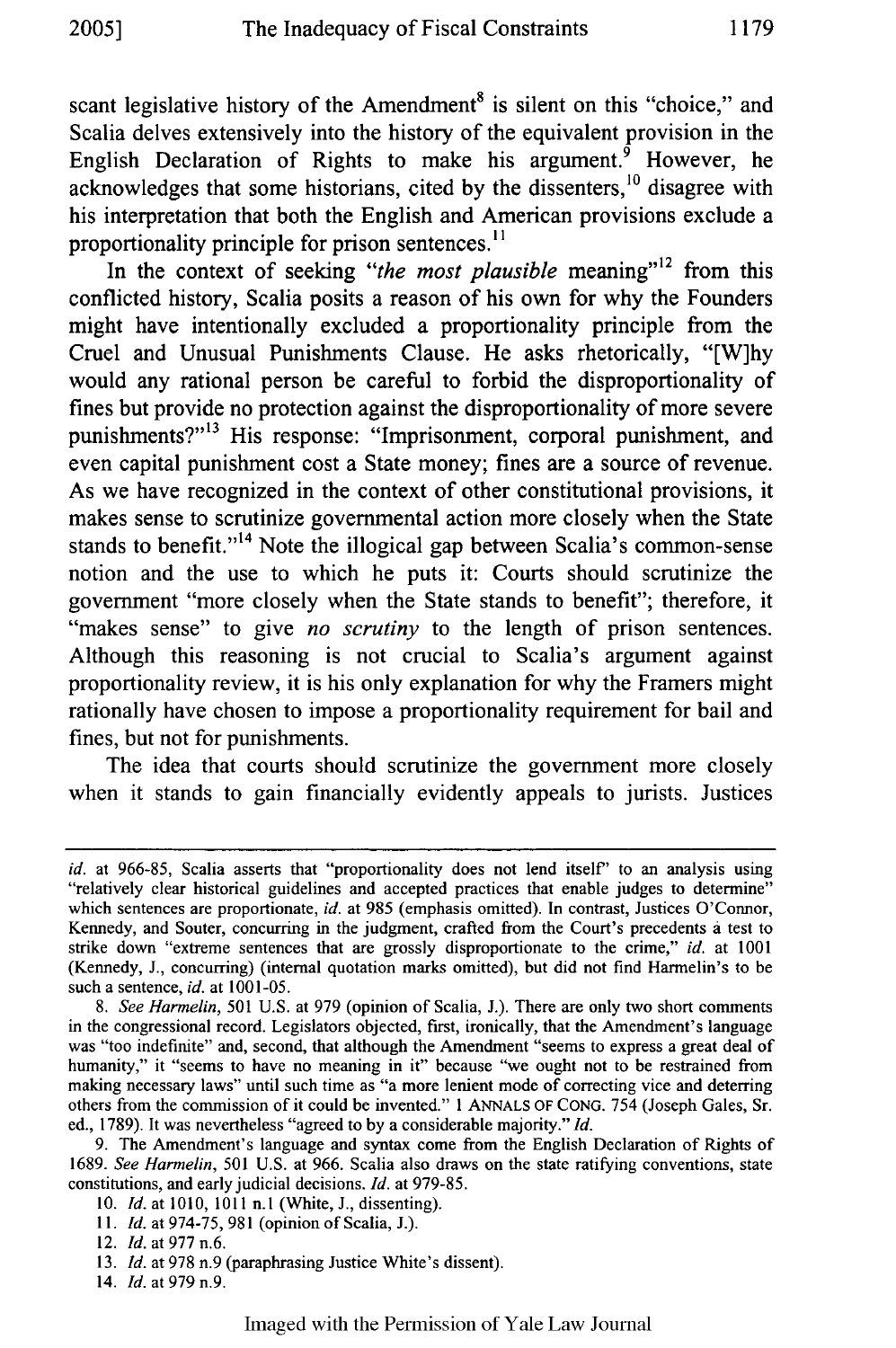Kennedy and Souter have both since quoted Justice Scalia's footnote,<sup>15</sup> and lower courts frequently cite it when reviewing the proportionality of fines or when commenting more generally on the government's financial incentives.16 But Scalia moves one step further in proposing that financial disincentives might justify the *nonexistence* of scrutiny of the length of prison sentences. A recent wave of fiscally driven legislation aiming to reduce prison populations refutes this notion that fiscal pressures can replace proportionality review **by** the courts.

#### **II**

State legislatures have indeed passed laws to reduce the size or growth of their prison populations in recent years. During 2003 alone, more than half the states passed such laws, changing rules on probation and parole violations; expanding early release programs; and, in a few states, repealing mandatory minimums or otherwise reducing sentences.<sup>17</sup> Empirical and anecdotal evidence suggests that these changes have come about primarily due to state budget crises. $^{18}$ 

Following years of growth in Connecticut's incarcerated population,<sup>19</sup>

**17.** WOOL & STEMEN, *supra* note 4, at 1. The survey found that six states made changes to their laws on technical probation and parole violation to facilitate release, *id.* at 6; eleven states "expanded emergency and early release mechanisms," many of which apply only to low-level or drug offenders, *id. at* 5; one state, Iowa, "decreased the amount of time violent offenders are required to serve from 85 to 70 percent" of their sentences, *id.;* and five states repealed mandatory minimums or otherwise reduced sentences, but only for drug offenses, *id.* at 7.

**18.** *See* CAMPBELL, *supra* note 4; RYAN **S.** KING & MARC MAUER, THE SENTENCING PROJECT, STATE SENTENCING AND CORRECTIONS POLICY IN AN ERA OF FISCAL RESTRAINT (2002), *available at* http://www.sentencingproject.org/pdfs/9091.pdf, WOOL & STEMEN, *supra* note 4; *see also* Michael Vitiello, *California 's Three Strikes and We're Out: Was Judicial Activism California's Best Hope?,* 37 U.C. DAVIS L. REV. 1025, 1101 & n.614 (2004) (mentioning various fiscally motivated proposals for scaling back or repealing California's threestrikes law). *But see* WOOL & STEMEN, *supra* note 4, at 14 ("[W]hile the budget crises are providing the occasion for change, the reforms are often anchored in changing attitudes and philosophy."). It is difficult if not impossible to separate the waning of the crack cocaine and other drug epidemics (and the corresponding reduction in public outcry) from the budget crises in analyzing recent changes in drug sentencing; clearly both factors are important. Even the Michigan statute at issue in *Harmelin* has been amended: In **1998,** the Michigan legislature moved to an optional rather than a mandatory life sentence and, in 2002, raised the triggering quantity from 650 to 1000 grams. MICH. CoMP. LAWS § 333.7403(2)(a)(i) (2004); *see also* Gary Heinlein, *Michigan Eases Drug Sentences; Judges' Discretion Replaces Mandatory Terms for Offenders,* DETROIT NEWS, Dec. 29, 2002, at Al (citing changing views on the efficacy of the policy, the waning of the crack epidemic, and prison overcrowding as causes of the change).

**19.** Between 1992 and 2003, the average number of people confined in Connecticut institutions rose **by** eighty-two percent. KEVIN P. JOHNSTON & ROBERT G. JAEKLE, AUDITORS OF PUB. ACCOUNTS, STATE OF CONNECTICUT: PERFORMANCE AUDIT: ALTERNATIVE

<sup>15.</sup> Hudson v. United States, 522 U.S. 93, 114 (1997) (Souter, J., concurring); United States v. James Daniel Good Real Prop., 510 U.S. 43, 56 (1993) (Kennedy, J.).

**<sup>16.</sup>** *See, e.g.,* United States v. 6380 Little Canyon Rd., 59 F.3d 974, 984 (9th Cir. 1995); United States v. 38 Whalers Cove Drive, 954 F.2d 29, 39 (2d Cir. 1992); People v. \$1,124,905 U.S. Currency, 685 N.E.2d **1370, 1391** (Il1. 1997); One **(1)** Charter Arms, Bulldog 44 Special, Serial **#794774** v. State *ex rel.* Moore, **721** So. 2d 620, 624 (Miss. 1998).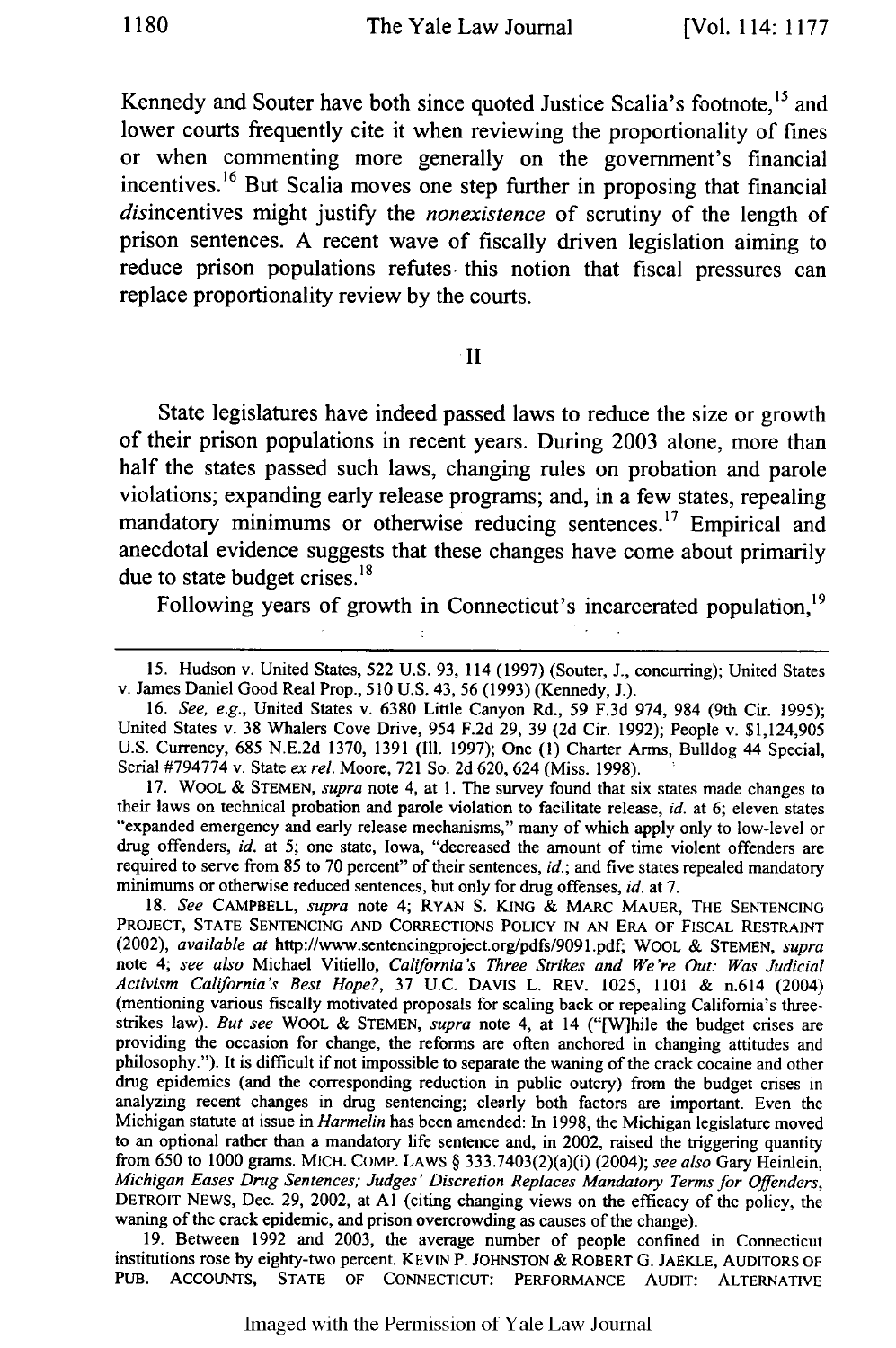**<sup>20</sup>** the legislature passed the Act Concerning Prison Overcrowding last year. Styled as a budgetary measure,<sup>21</sup> the Act focuses on the administration of parole and other forms of supervised release, but it excludes any consideration of the sentences for individual crimes.

The law's primary effect is to make the granting of parole and pardons more efficient. A reorganized Board of Pardons and Paroles is charged with implementing, inter alia, a "parole orientation program for all paroleeligible inmates" and an "incremental sanctions system for parole violations including, but not limited to, reincarceration."<sup>22</sup> It also requires the Board to hold hearings for all eligible inmates and to "articulate for the record the specific reasons why such person and the public would not benefit" when it denies parole in any case. $23$ 

The law also increases the number of people eligible to be released to alternative forms of state supervision. It authorizes the Board to transfer parolees to a "halfway-house group home or mental health facility, or to an approved community or private residence" eighteen months before their release date, $24$  and authorizes the Department of Correction to release to an "approved residence" people incarcerated pretrial on most charges categorized as class D felonies or misdemeanors.<sup>25</sup> And the law creates "compassionate parole release" for people "physically incapable of presenting a danger to society" who have served at least half of their sentences.<sup>26</sup>

In addition to these immediate changes, the Act calls for a legislative study of the fiscal impact of mandatory minimum sentences<sup>27</sup> and requires both the Department of Correction and the judicial branch to devise plans to

20. 2004 Conn. Acts 982.

22. § l(e)(1)-(2), 2004 Conn. Acts at 985.

23. *Id.* § 3(d)-(e), 2004 Conn. Acts at 987-88. Previously the Board was required only to report regularly the number of eligible inmates not paroled.

24. *Id.* **§** 9, 2004 Conn. Acts at 990-9 1.

25. *Id. §* 10, 2004 Conn. Acts at 991.

*26. Id. §* 28, 2004 Conn. Acts at 1000. The provision does not apply to people convicted of capital felonies. *Id.*

27. *Id. §* 22, 2004 Conn. Acts at 997-98. Since the Act's passage, the General Assembly has not altered mandatory minimums, which are "specified in only a few instances" in Connecticut; most crimes carry only maximum sentences. Michael Lawlor, *Reforming Mandatory Minimum Sentences in Connecticut,* 15 FED. **SENTENCING** REP. **10,** 14 (2002). Mandatory minimums include one year for a third conviction of driving under the influence, CONN. GEN. **STAT.** § 14-227(g) (2003), and five years for the selling of certain quantities of drugs by a non-drug-dependent person, with departures for minors or those with impaired mental capacity, *id. §* **21** a-278.

INCARCERATION 16 (2003), *available at* http://www.state.ct.us/apa/pdf2003/ Alternate%20lnc%20P302-P-03.pdf. Between July and December 2002, thirteen of twenty Connecticut state prisons reported being over capacity during the entire period or for more than half the time. *Id.* at i.

<sup>21.</sup> The bill sent to the Senate from the House began, "Passage of the bill results in significant costs and savings primarily related to increasing the supervision of offenders in the community and decreasing the incarceration of certain offenders." H.R. 5211, 2004 Gen. Assemb. (Reg. Sess.) (Conn. 2004).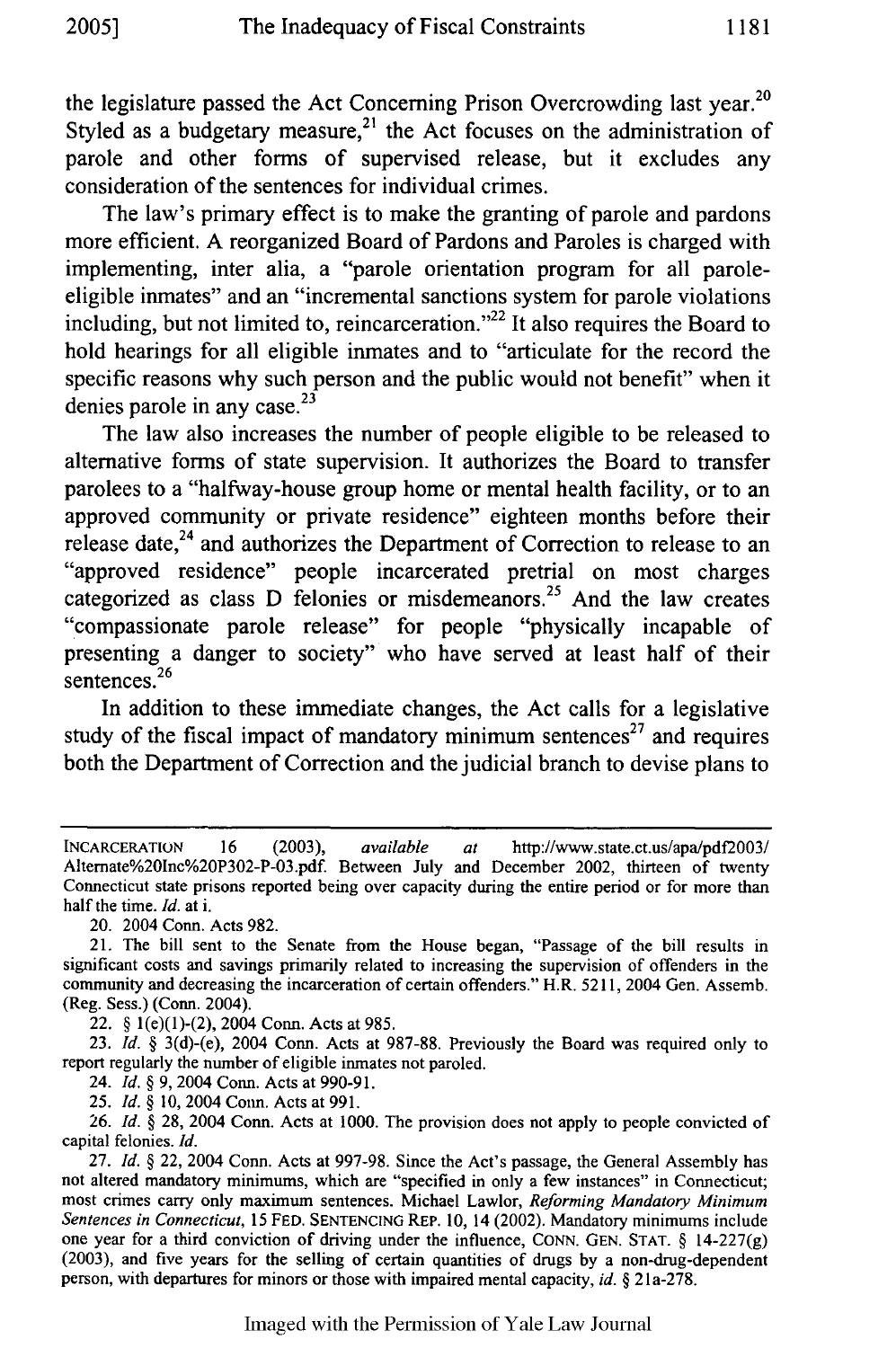"reduce by at least twenty percent" the number of people serving time for technical parole violations, the largest category of inmates. $^{28}$ 

The Act does not alter the penalty for any crime and, therefore, does not directly affect the proportionality of sentences under law. Moreover, it does not link reductions to differences in culpability among people who have committed the same crime, which might indirectly improve the proportionality of sentences. For instance, a legislature might save money by codifying further mitigating factors to be considered in sentencing. If the Act does mitigate any disproportionate sentences,<sup>29</sup> it mitigates them only indirectly and incompletely, by releasing offenders on parole earlier. Though a far less onerous form of state supervision than imprisonment, parole's restrictions nevertheless carry the potential penalty of reincarceration.

### III

Connecticut's Act Concerning Prison Overcrowding, and the wave of laws of which it is a part, illustrate the political and economic reasons why fiscal limits are an inadequate substitute for proportionality review. Put simply, trimming small amounts of time from many offenders' time served or reducing administrative inefficiencies enables legislators to save money without exposing themselves to the political cost of reconsidering sentences for individual crimes. The result is that these broad-based but shallow reductions affect the proportionality of penalties only for those crimes whose sentences are short in the first place. A reduction of a few months changes only negligibly the proportionality of sentences measured in years or decades. Such shallow cuts are the result of at least three factors influencing legislatures.

First, the legislative budget cycle imposes fiscal disincentives to cut long prison sentences. Making small reductions in the sentences for the most common crimes or easing the parole-granting process for all offenders translates into substantial and calculable gains in the short term-the relevant period for legislators under pressure in a fiscal crisis.<sup>30</sup> The need

<sup>28. § 26, 2004</sup> Conn. Acts at 999. Parole violations without underlying criminal charges account for thirteen percent of the prison population. CONN. DEP'T OF CORR., ANNUAL REPORT 2002-2003, at 2 (2003), *available at* http://www.ct.gov/doc/lib/doc/PDF/PDFReport/ annualreport2003.pdf.

<sup>29.</sup> A review of the proportionality of sentences in Connecticut is beyond the scope of this Comment. Connecticut is arguably less likely than other states to mete out disproportionate prison sentences. *See* Lawlor, *supra* note 27, at 13-14 (citing, inter alia, Connecticut's lack of elected judges or law enforcement officials and its extensive system of alternatives to incarceration as reasons the state was amenable to granting judges limited discretion in nonviolent drug cases). The Connecticut Act is nevertheless typical. *See supra* note 17.

<sup>30.</sup> *See, e.g.,* CAMPBELL, *supra* note 4, at 7-8 (quoting an Iowa legislator saying that "[elven shortening a term two, three, or four months is going to have a pretty significant impact over at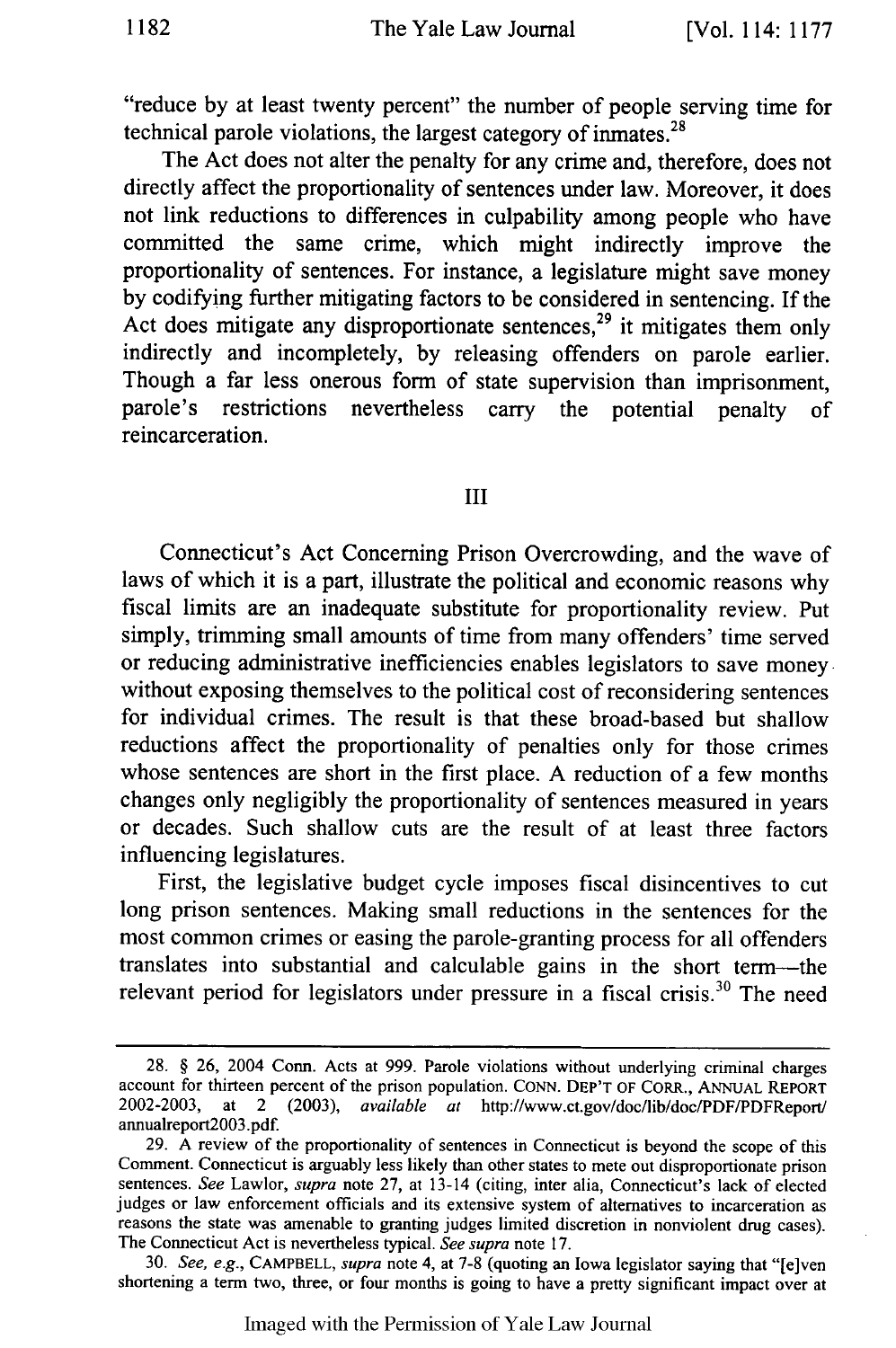for immediate fiscal returns thus greatly diminishes the present value of long-term savings to be gleaned from larger cuts in longer sentences.<sup>31</sup> It also renders less attractive measures like increasing the mitigating factors that a judge might consider in sentencing; while such a measure would link reductions in incarceration to the culpability of offenders, it would yield less predictable savings and would not effect an immediate release of prisoners. We see these preferences **borne** out in legislation across the country. In **2003,** for instance, at least thirteen states either instituted "backend sentence adjustments" to shorten inmates' time served or, like Alabama, bolstered their parole-granting administration "with the goal of expediting the release of  $\dots$  low-level felony offenders.<sup>32</sup>

Second, the high political cost of reducing criminal penalties deters legislators from reducing prison sentences in general and makes reducing the sentences for some crimes almost impossible. According to the chair of Connecticut's House Judiciary Committee, the Act's relatively easy passage<sup>33</sup> was possible only because of strict budgetary constraints and because the Act completely eschewed changing the sentences for individual crimes; the sentences for violent crimes, in particular, are "untouchable."<sup>34</sup> Indeed, a group of victims' rights advocates supported the Act on the ground that releasing low-level drug offenders freed resources for incarcerating perpetrators of violent crimes.<sup>35</sup>

Third, a related force acting on legislators is the fear of a recidivism scandal. The impact of Willie Horton on the **1988** presidential race looms large,<sup>36</sup> and fear predisposes legislators to release only those offenders

32. WOOL & STEMEN, *supra* note 4, at 5.

33. A commentator noted that "the 'prison overcrowding' bill sailed through the General Assembly this session, with bipartisan good cheer and support **....** [P]risons are more expensive than tuition at Harvard; and there is no more room in the inn." Laurence D. Cohen, Op-Ed, *Too Many Prisoners Today, Too Much Crime Tomorrow,* **CONN.** L. TRIB., May 17, 2004, at 23.

36. *See* STEVE TAKESIAN, WILLIE HORTON: TRUE CRIME **AND ITS INFLUENCE** ON **A**

least a couple of year period"); Andy Furillo, *Early End to Parole Seen as Cost Savings,* SACRAMENTO **BEE,** Dec. 13, 2004, at Al (reporting California's short-term fiscal needs and the possible savings from an early-release measure).

<sup>31.</sup> *See* WOOL & STEMEN, *supra* note 4, at 6-7 (citing the fear that "promised cost savings from reducing sentences are either illusory or will only be realized too far in the future" as a common concern among legislators who considered but did not pass reductions in sentences for individual crimes). As one might expect according to this analysis, the most recent reduction in notoriously long sentences-the reduction of some penalties under New York's draconian Rockefeller drug laws in December 2004-was, according to some observers, the result primarily of advocacy by sentencing reform proponents rather than of fiscal need. *See* Michael Cooper, *New York Votes To Reduce Drug Sentences,* N.Y. TIMES, Dec. 8, 2004, at **Al** (discussing the long battle over the changes in the legislature and not mentioning budgetary considerations).

<sup>34.</sup> Telephone Interview with Michael P. Lawlor, Connecticut State Representative (Nov. 16, 2004).

<sup>35.</sup> *Id.; see also* CAMPBELL, *supra* note 4, at 11. For a discussion of the role played by victims and their advocates in the criminal justice system, see Markus Dirk Dubber, *The Victim in American Penal Law: A Systematic Overview,* 3 **BUFF.** CRIM. L. REv. 3, 30-31 (1999) (describing the "remarkably successful" victims' rights movement but questioning how much "symbolic reforms" like constitutional amendments and victims' bills of rights can accomplish).